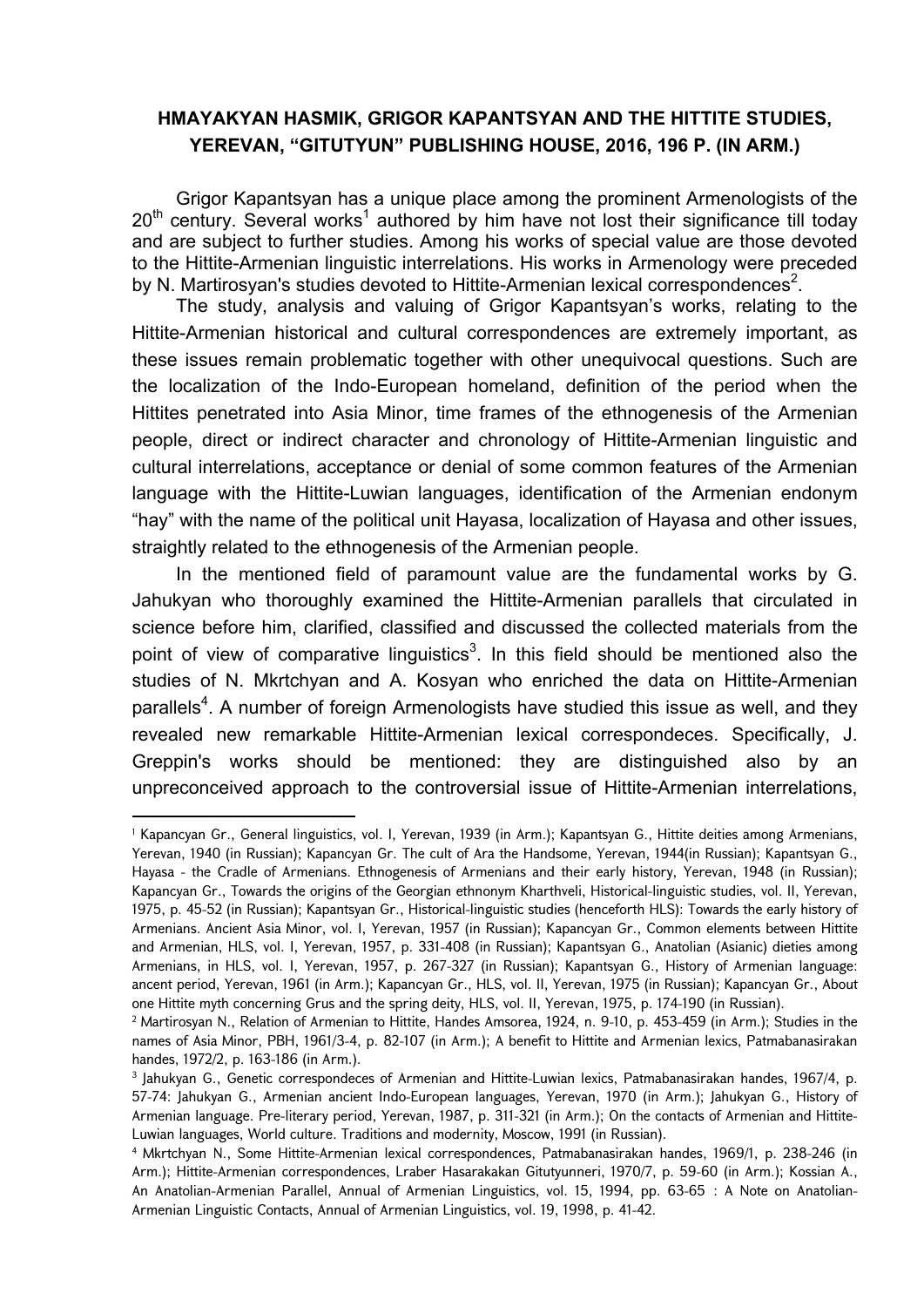which is crucial for this problem<sup>5</sup>. The studies of Schultheiss, Puhvel and others are of great significance as well<sup>6</sup>.

In the field of the study of Hittite-Armenian linguistic interrelations the works by Hasmik Hmayakyan, senior researcher of the Institute of Oriental Studies of NAS RA, have their unique place as well<sup>7</sup>, especially her monograph "Grigor Kapantsyan and the Hittite Studies".

The topic "Grigor Kapantsyan and the Hittite Studies" is being introduced in the scientific circulation for the first time and this is its novelty. Some aspects of Grigor Kapantsyan's studies (history, linguistics and mythology) reviewed in this monograph as well as some of his suggestions have been introduced by various researchers in their papers, depending on to what extent these suggestions concerned their subject of studies and opinions expressed. However, this is the first time that such a holistic, generalizing approach simultaneously with a number of queries shaped by the author regarding these aspects, discussed and valued in the context of the achievement of the modern science, is being applied.

The book consists of three chapters, conclusion, bibliography and the Annex.

The Introduction justifies the choice of the topic of the book, defines the targets and tasks of the study, explains the scientific novelty, underlines the methodological base and the practical significance of the work as well as gives a brief review of the used sources and literature.

Chapter I ("The Hayasaean Hypotheses of the Ethnogenesis of the Armenian People") consists of four paragraphs. The first paragraph "Hayasa-Azzi" briefly touches

1

<sup>5</sup> Greppin J., One Hittite-Armenian correspondence, Patmabanasirakan handes, 1972/3, p. 221-222 (in Arm.); A Note on Hittite TARLĀ, Revue Hittite et asianique, tome XXXIII, 1975, pp. 55-57: Luwian Elements in Armenian, Drevnij Vostok, N. III, 1978, Yerevan, p. 115-126; The Anatolian Substrata in Armenian - An Interim Report, Annual of Armenian Linguistics, 1982, vol. 3, pp. 65-72; A Note on Armenian zurna, Folia Orientalia, 1990, Tome XXVII, p. 185- 198; Idem, Book review, Jaan Puhvel, Hittite Etymological Dictionary, vol. 3, Words beginning with H, Berlin, 1991, Annual of Armenian Linguistics, vol. 13, 1992, p. 85-90; Kurilowicz J., Hittite h and further extensions on to Armenian, Analecta Indoeuropea Cracoviensia, Vol. II: Kurlowic Memorial Volume, Part. 1, Cracov, 1995, p. 313-315.

<sup>&</sup>lt;sup>6</sup> Schultheiss T., Hettitisch und Armenisch, Kühne Zeitschrift für Vergleichende Sprachforschung, 1961, 77, pp. 77-220; Puhvel J., Reed and Arrow in Anatolia and beyond, Armenian Journal of Near Eastern Studies, vol.II, 2007, p. 85- 87. Van Windekens A.J., Quelques confrontations lexicales arméno-hittites, Annual of Armenian Linguistics, vol. 1, 1980, p. 39-43.

<sup>7</sup> Hmayakyan H., Some Hayasaean toponymic suffixes in the cuneiform place-names of the Armenian Highland, Middle East, 2002, p.3-9 (in Arm.); The goddess Hebat in Armenian and Greek pantheons, MMAEZH, 2003, n. XXII, p.210- 216 (in Arm.); Hayasaean dU.GUR and Ara the Handsome, MMAEZH, 2004, n.XXIII, p. 381-394 (in Arm.); Inheritance of spiritual traditions (From the cult of fertility to christianity), XXI century, 2005, n. 2(8), p.165-175 (in Arm.); Hittite marnuwa, MMAEZH, 2007, n. XXVI, p. 45-51 (in Arm.); The worship of the Sun in the Van lake region, Middle East, 2008, n. 5, p. 93-98 (in Arm.); Hittite-Armenian linguistic interrelationss, Middle East, 2009, n. 6, p. 307-313 (in Arm.); Reflexions of the name and character of Hurrian goddess  $\alpha$  (w)uš(k)a in Armenian epic and linguistic materials, MMAEZH, 2011, n.XXVIII, p. 239-252 (in Arm.); The Hittite god Hasamili, Ancient Orient, 1(6), Yerevan, 2014, p. 57-65 (in Arm.); On some common features between Greek Artemis and Armenian Astxik, Middle East,, 2012, n. VIII, p.88- 101 (in Arm.); On some common features between Hittite and Armenian religious beliefs concerning the cult of the Sun, International conference. Abstracts of papers dedicated to the 125th birthday of Hovsep Orbeli, Yerevan, 2012, p.54-57 (in Arm.); The merit of Nshan Martirosyan in the field of Hittite-Armenian interrelations, Historical-cultural heritage of the Armenian Highland. Materials of an International conference. June 24 – July 1, 2012, Yerevan – Stepanakert, Yerevan, 2012, p.32-33 (in Arm.); The toponym Turuberan in the context of the Hittite-Armenian interrelations, Haykazuns. Myth and History. International conference, Yerevan, 2013, p.80-82 (in Arm.) etc.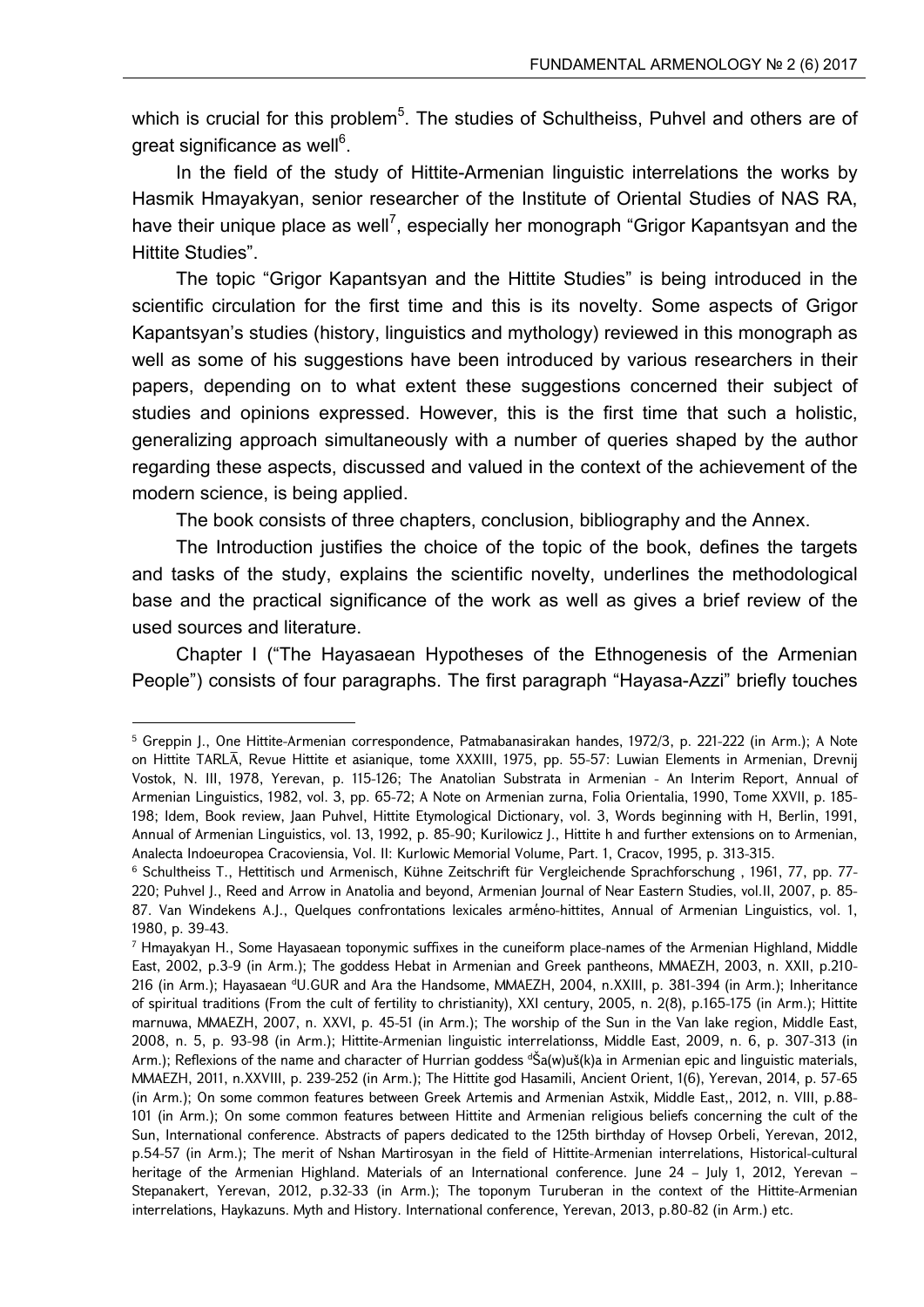upon the Hittite cuneiform texts of the XV-XIII cc. BC, which mention the political formation of Hayasa-Azzi as well as the Assyrian sources of the XIII-XII cc. BC, containing important data about the political situation in the Armenian Highland. Here the author also makes a detailed presentation of Hayasa's localization by Kapantsyan and etymology of its toponyms, their analysis from the point of view of modern science. Special attention is paid to the discussion of Kapantsyan and other researchers' opinions on Hayasaean toponymic suffixes that allows the author to draw preliminary conclusions; according to her, the Hittite-Luwian linguistic elements prevail in the Hayasaean toponyms. In the second paragraph ("Etymology of Hayasaean Personal Names") the author makes a detailed review of five personal names that have reached us (Anniya, Hukkana, Karanni, Mariya, Mutti). In the third paragraph ("The Hayasaean Theonyms") the author discusses in detail Kapantsyan's views on the structure of Hayasaean pantheon and etymology of its theonyms. The fourth paragraph ("The Issue of the Ethnogenesis of the Armenian People") presents Kapantsyan's concept on the complex process of the ethnogenesis of the Armenian people, in which he assigns the main role to the political formation of Hayasa and the language of Hayasa. Trustworthiness of this hypothesis can be supported by the following facts: the name of Hayasa clearly corresponds to the ethnonym "hay", Hayasa is located on the Armenian Highland (in Upper Armenia, Turuberan and adjacent territories according to the recently suggested view). Another serious argument will appear in case of this localization: the ancient cult centers of the pagan deities of Armenians are also located in the above-mentioned region that suggests a definite spiritual and cultural heritage between the Armenian and the Hayasaean pantheons.

Chapter II of the book ("The Hittite-Armenian Ritual-Mythological Interrelations") consists of three paragraphs. The first paragraph named "The Peculiarities of the Hittite and the Armenian Mythologies" briefly presents peculiar features of the Hittite and Armenian pantheons and mythologies as well as common elements in the two peoples' beliefs that trace back to the Indo-European unity and the author makes an attempt of typologizing the Hittite-Armenian ritual and mythological correspondences. In the second paragraph ("The Hittite-Armenian Ritual-Mythological Interrelations") the author addresses Kapantsyan's ideas found in his studies, that she has reviewed in the context of modern science, making a number of her own observations and putting forward relevant hypotheses. The third paragraph ("The Hattian-Hittite Myth of the Deity Telepinus") discusses Grigor Kapantsyan's article "Around a Hittite Myth related to Crane and the Spring Deity".

Chapter III ("The Hittite-Armenian Linguistic Interrelations") consists of two paragraphs. The first paragraph ("The Issue of the Hittite-Armenian Linguistic Interrelations") makes a detailed presentation of Kapantsyan's views on a number of linguistic problems, especially relating to the Armenian and Hittite languages, which he considers to be "Asianic". At the same time falsity of the "Asianic theory" as well as Kapantsyan's view on 'mixed languages' are shown, proved by the modern linguistics.